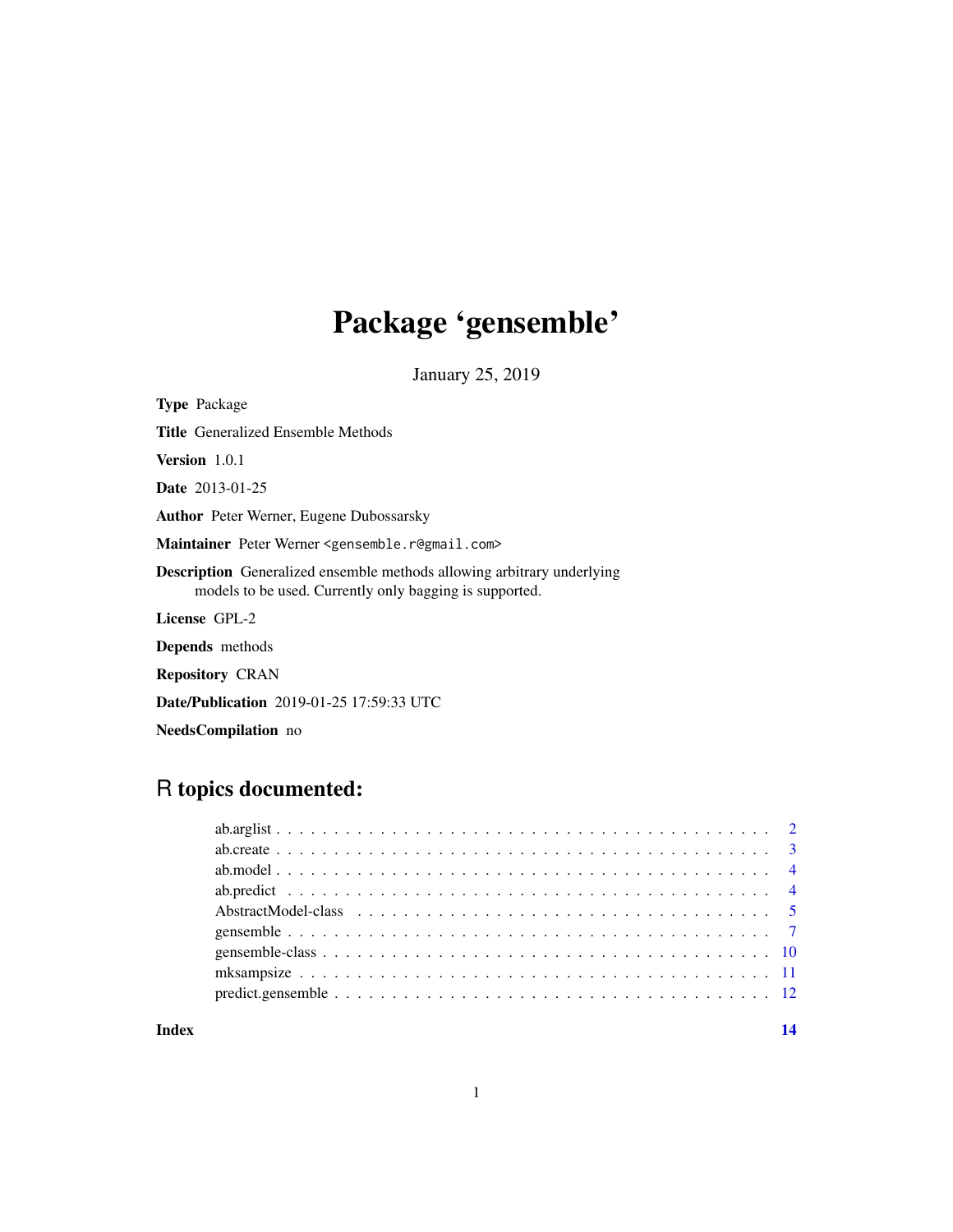<span id="page-1-0"></span>

#### Description

Generate a list containing the arguments to be passed to the underlying model building function. Most interaction with [AbstractModel-class](#page-4-1) is done via [ab.create,](#page-2-1) [ab.model](#page-3-1) and [ab.predict,](#page-3-2) however it may be useful for debugging purposes to call this function directly.

#### Usage

ab.arglist(ab, X, Y)

# Arguments

| ab | An object of class AbstractModel-class       |
|----|----------------------------------------------|
| X  | The X values. Will be passed through xtrans. |
| v  | The Y values. Will be passed through ytrans. |

# Details

Both X and Y must be present. They will be passed through the xtransfrom and ytransform functions respectively, which default to a passthrough. If a formula is to be used, the X and Y data will be combined via [cbind](#page-0-0).

#### Value

Returns a list of values that will be passed to the underlying model function

#### Author(s)

Peter Werner

# See Also

[AbstractModel-class](#page-4-1), [gensemble](#page-6-1).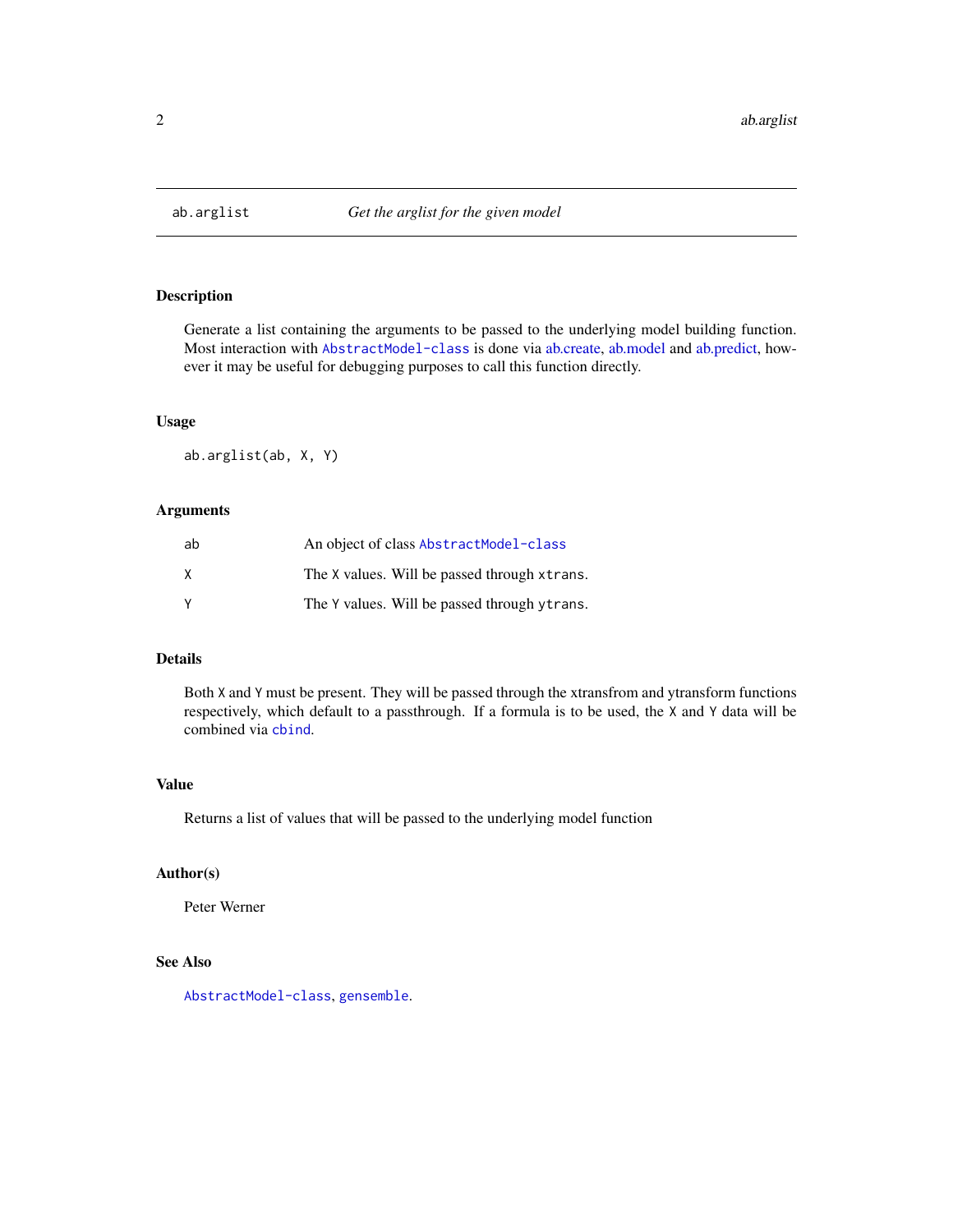<span id="page-2-1"></span><span id="page-2-0"></span>

# Description

This function provides a wrapper around instantiating an object of class [AbstractModel-class](#page-4-1).

Please see the documentation for [AbstractModel-class](#page-4-1) for example usage.

# Usage

ab.create(model.call, model.args = list(), predict.args = list(), formula = NA, ...)

# Arguments

| model.call   | The name of the model function as a string.                                                                                                                                                                                 |
|--------------|-----------------------------------------------------------------------------------------------------------------------------------------------------------------------------------------------------------------------------|
| model.args   | A named list of arguments. If used with gensemble please note classification<br>requires a probability matrix to be returned.                                                                                               |
| predict.args | A named list of arguments to be passed to the predict method for the model<br>selected.                                                                                                                                     |
| formula      | A logical indicating if the formula method of the underlying model should be<br>used or not. If this is NA (i.e. unspecified), ab. create will examine formals of<br>model.call to determine if formula syntax is required. |
| $\cdot$      | Additional arguments to be passed to AbstractModel-class creation.                                                                                                                                                          |

#### Value

Returns an object of class [AbstractModel-class](#page-4-1).

# Author(s)

Peter Werner

# See Also

[ab.model](#page-3-1), [ab.predict](#page-3-2), [AbstractModel-class](#page-4-1), [gensemble](#page-6-1).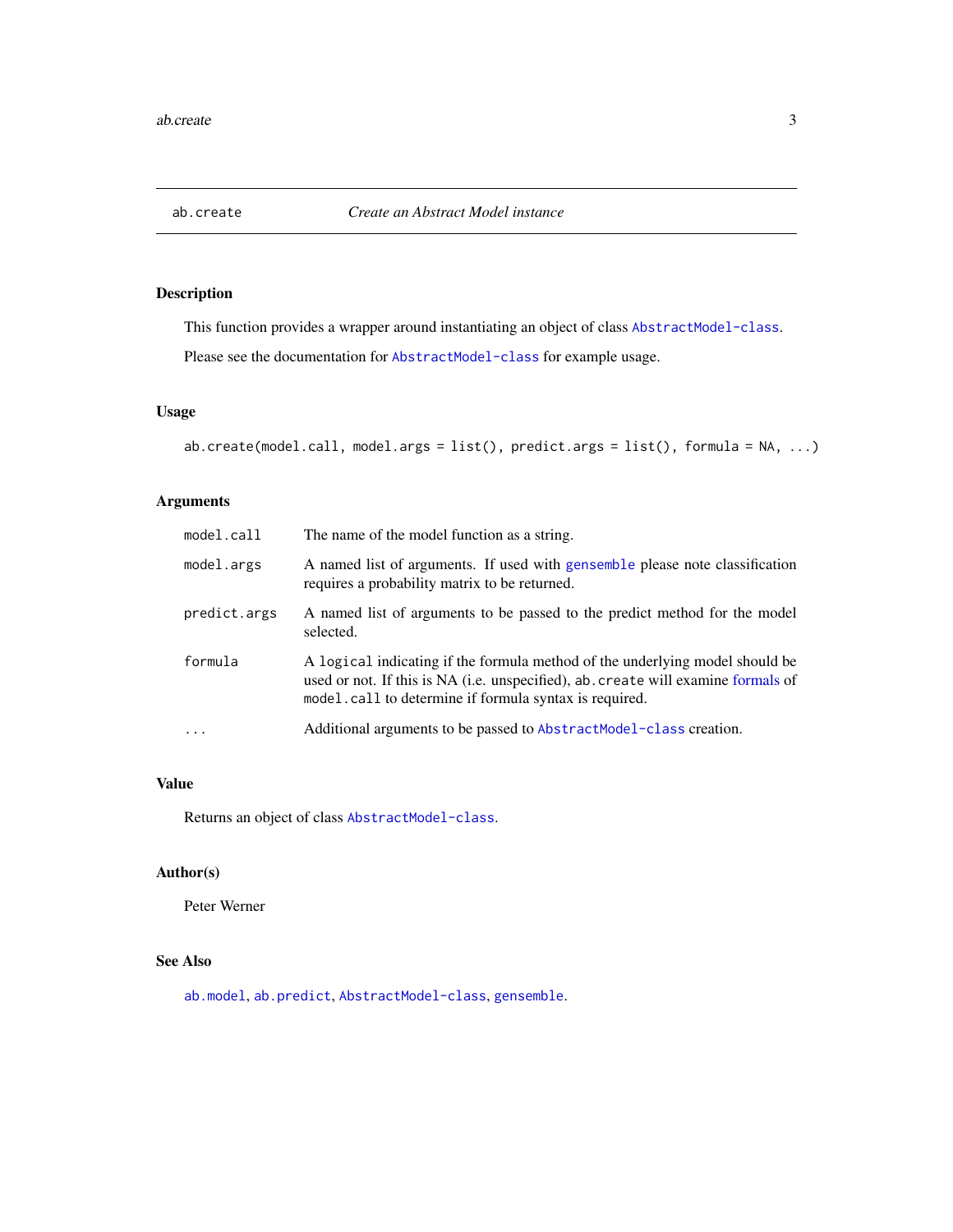<span id="page-3-1"></span><span id="page-3-0"></span>

# Description

This function can be used to call the underlingly model of an [AbstractModel-class](#page-4-1) instance. Please see the documentation for [AbstractModel-class](#page-4-1) for example usage.

#### Usage

ab.model(ab, X, Y)

# Arguments

| ab | An object of type AbstractModel-class.           |
|----|--------------------------------------------------|
| X  | The X values to passed to the model function.    |
| Υ  | The Y values to be passed to the model function. |

# Value

Returns an trained instance of whatever underlying model is in use. Suitable to be passed to [predict](#page-0-0) or [ab.predict](#page-3-2).

# Author(s)

Peter Werner

# See Also

[ab.create](#page-2-1), [ab.predict](#page-3-2), [AbstractModel-class](#page-4-1), [gensemble](#page-6-1).

<span id="page-3-2"></span>ab.predict *AbstractModel prediction*

# Description

Take a model trained by ab.model and use it for prediction

Please see the documentation for [AbstractModel-class](#page-4-1) for example usage.

# Usage

ab.predict(ab, mod, X)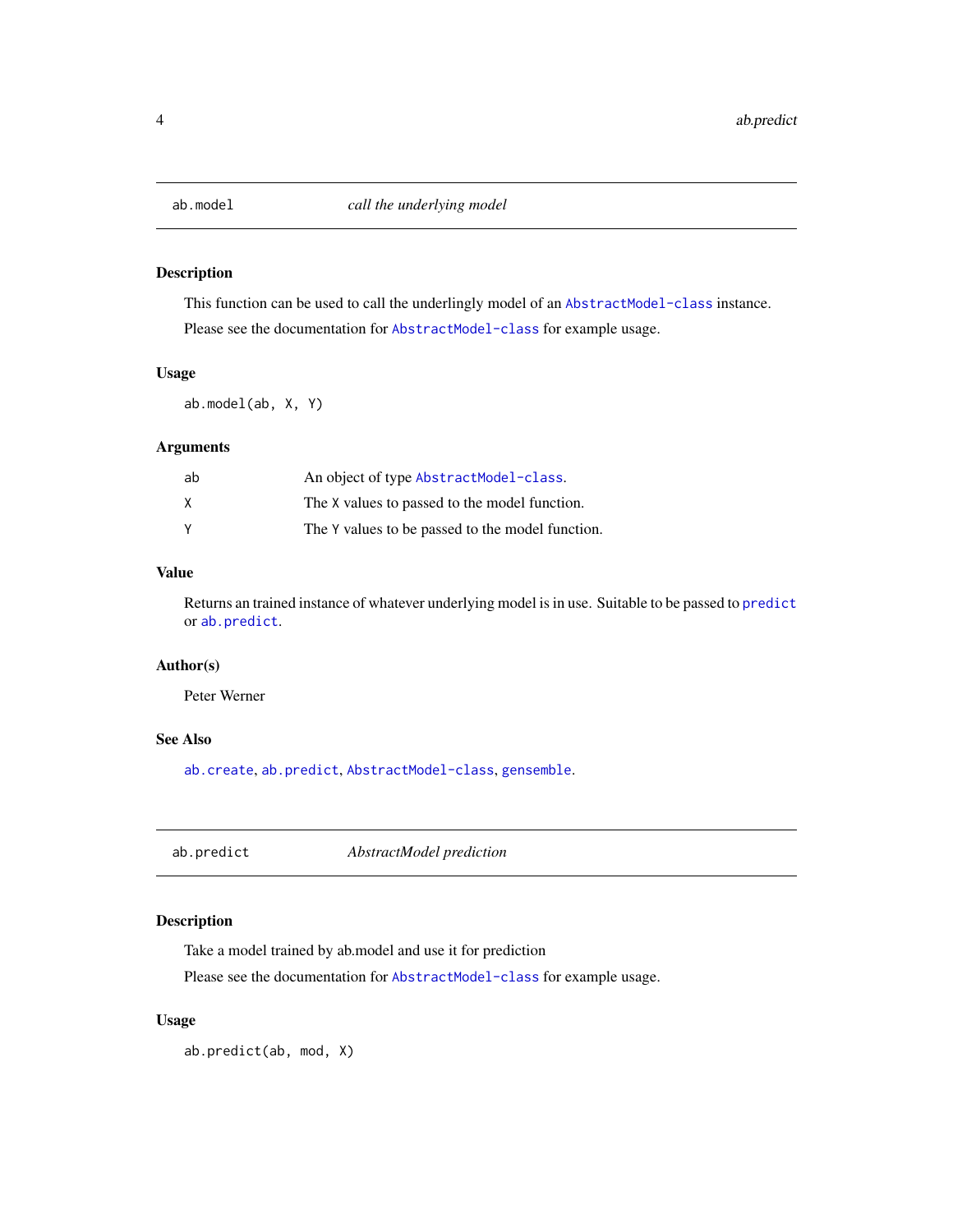# <span id="page-4-0"></span>AbstractModel-class 5

#### **Arguments**

| ab  | An object of type AbstractModel-class.                                      |
|-----|-----------------------------------------------------------------------------|
| mod | A trained model object, possibly the return value from a call to ab, model. |
| X   | The input predictors.                                                       |

#### Value

This will return whatever a call to [predict](#page-0-0) would return for the given model in use by the Abstract-Model instance passed in ab.

# Author(s)

Peter Werner

# See Also

[ab.model](#page-3-1), [ab.create](#page-2-1), [AbstractModel-class](#page-4-1), [gensemble](#page-6-1).

<span id="page-4-1"></span>AbstractModel-class *Class* "AbstractModel"

#### Description

AbstractModel is an abstraction of R modelling functions/packages. Designed to be used with [gensemble.](#page-6-1)

#### Objects from the Class

It is best to use [ab.create](#page-2-1) to instantiate an object of this class.

# Slots

model: The model function to call e.g. "ksvm" "nnet"

model\_args: Named list of arguments to be passed to the model call, excluding X and Y

predict: The model prediction function, if different from predict

predict\_args: Named list of arguments to be passed to the predict function

xtrans: Function that will be passed the predictor matrix, prior to any model or predict call

ytrans: Function that will be passed the response vector, prior to any model or predict call

formula: A logical indicating formula syntax should be used

### Author(s)

Peter Werner <gensemble.r@gmail.com>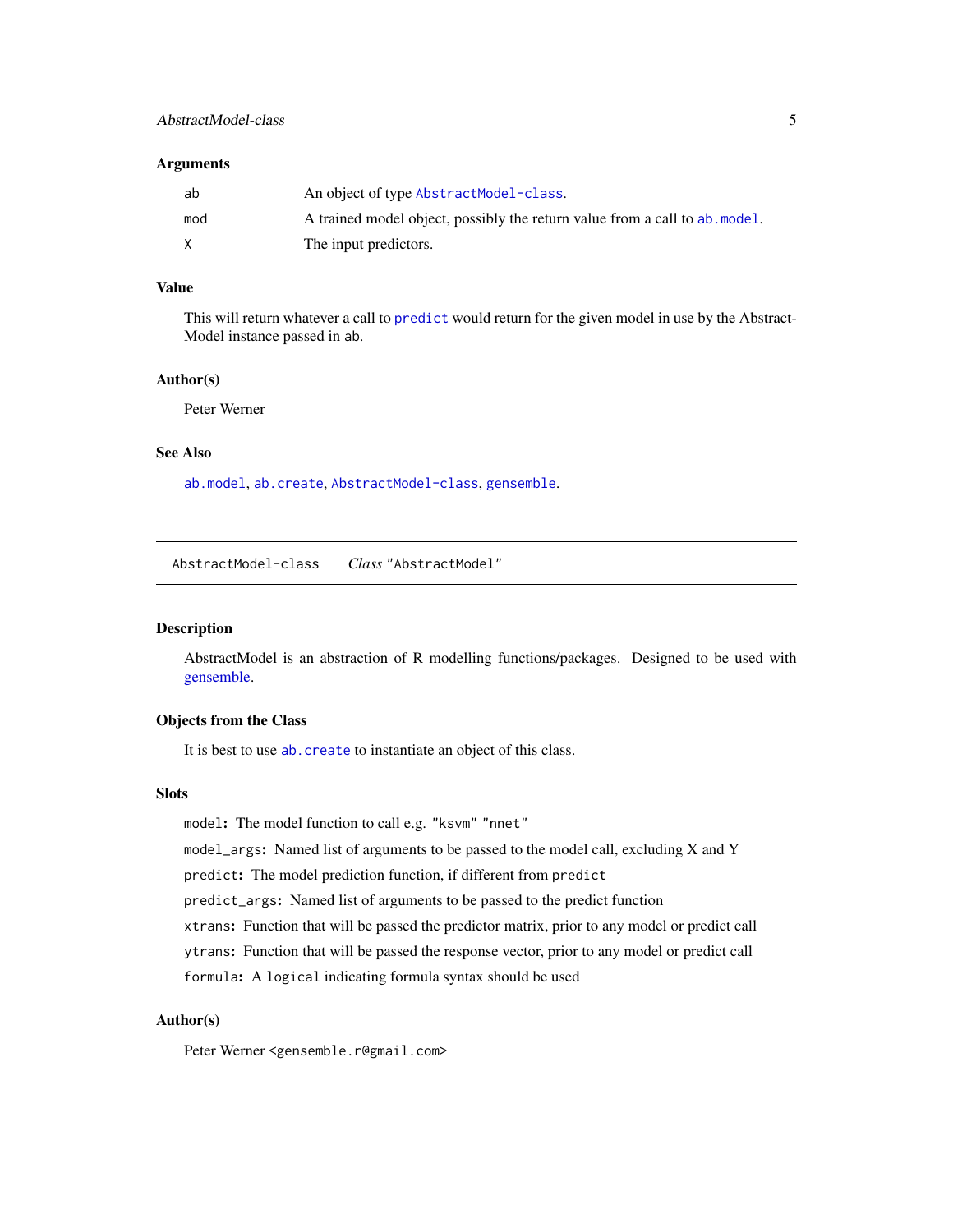#### <span id="page-5-0"></span>See Also

[ab.model](#page-3-1), [ab.predict](#page-3-2), [ab.model](#page-3-1), [gensemble](#page-6-1)

#### Examples

```
## Not run:
#ksvm classification
library(kernlab)
#note we pass prob.model=TRUE as gensemble requires the probabilities for classification.
ksvm_model_args <- list(prob.model=TRUE, type="C-svc", C=1, epsilon=0.1)
#create the abstract model instance
abm <- ab.create(model.call="ksvm", model.args=ksvm_model_args, predict.args=list(type="probabilities"), xtrans
#nnet classification
library(nnet)
#use the formula
abm <- ab.create(model.call="nnet", model.args=list(size=3), formula=TRUE)
#rpart classification
library(rpart)
abm <- ab.create(model.call="rpart", model.args=list(control=rpart.control(minsplit=0)), predict.args=list(type
#classification test stub (try with the different abm's from above)
X \leftarrow \text{iris}[, 1:4]Y \leftarrow \text{iris}[,5]
#generate train/test samples
cnt <- nrow(iris)
samp \leq sample(1:cnt, cnt \neq 0.7, rep=FALSE)
#train the model
mod <- ab.model(abm, X[samp,], Y[samp])
#get the predictions
preds <- ab.predict(abm, mod, X[-samp,])
#compare to actual classes
cbind(apply(preds, 1, which.max), Y[-samp])
#ksvm regression
library(kernlab)
abm <- ab.create(model.call="ksvm", xtrans=as.matrix)
#nnet regression
library(nnet)
abm <- ab.create(model.call="nnet", model.args=list(size=3, linout=TRUE, maxit=400, rang=0.001, decay=0.0001), >
#rpart regression
library(rpart)
abm <- ab.create(model.call="rpart", model.args=list(method='anova', control=rpart.control(minsplit=2, cp=1e-03
#regression test stub
X \leftarrow \text{trees}[, 1:2]Y \leftarrow \text{trees}[, 3]#generate train/test samples
cnt <- nrow(trees)
```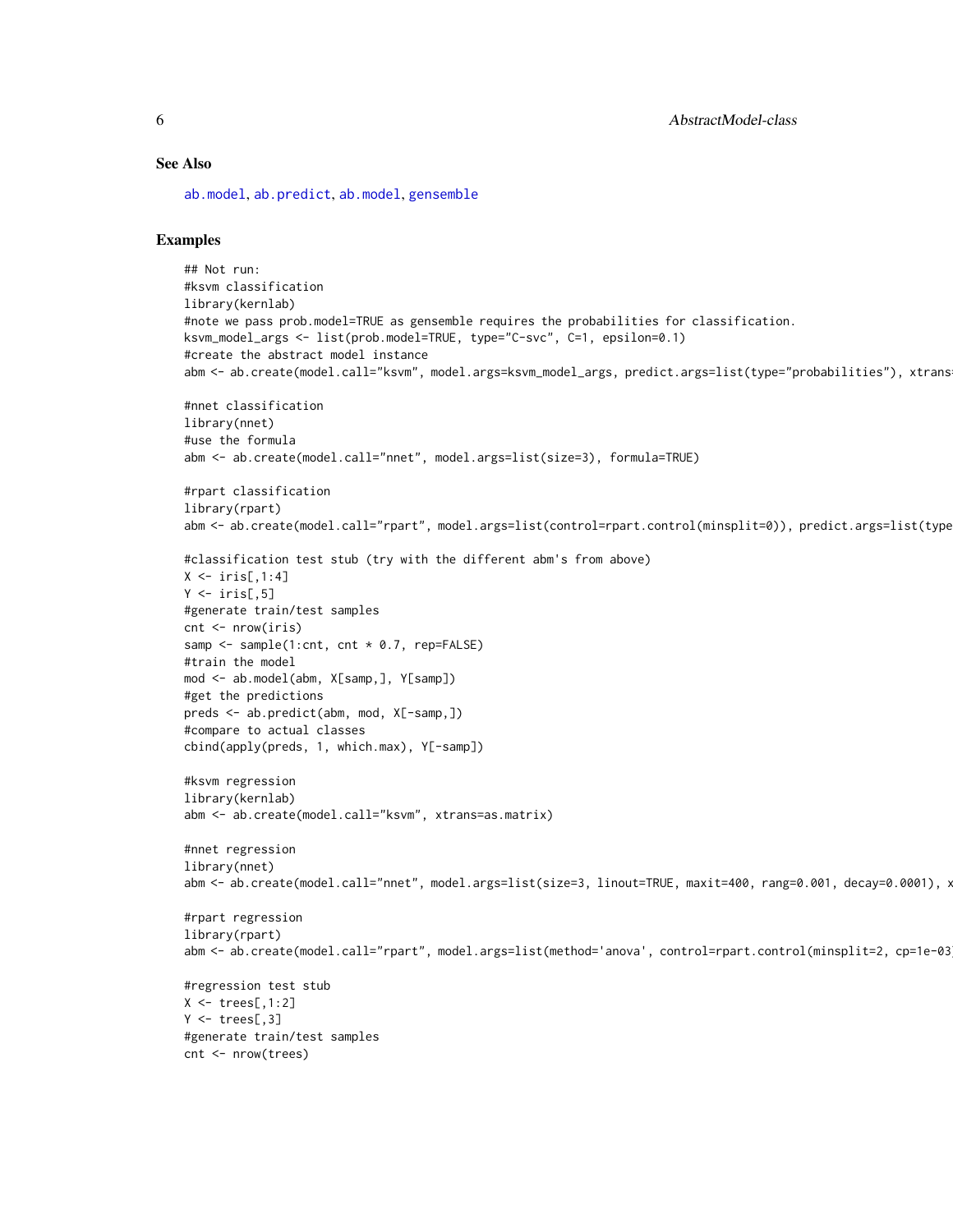# <span id="page-6-0"></span>gensemble 7

```
samp <- sample(1:cnt, cnt * 0.7, rep=FALSE)
#build the model
mod <- ab.model(abm, X[samp,], Y[samp])
#try some predictions
preds <- ab.predict(abm, mod, X[-samp,])
#compare vs actual values
cbind(preds, Y[-samp])
```
## End(Not run)

<span id="page-6-1"></span>gensemble *Generalized ensemble methods*

# Description

Gensemble is a generalisation of random forests allowing allowing arbitrary use of underlying models.

# Usage

```
gensemble(abm, X, Y, sampsize = NULL, sampsize_prop = FALSE, nmods = 100,
perturb_val = 0.1, Xtest = NULL, Ytest = NULL, do.trace = TRUE,
stepsize = 10)
```
# Arguments

| abm           | An object of type AbstractModel-class                                                                                                                                                                    |
|---------------|----------------------------------------------------------------------------------------------------------------------------------------------------------------------------------------------------------|
| X             | A data frame or matrix of predictors                                                                                                                                                                     |
| Y             | A response vector. If Y is a factor classification is assumed, otherwise regres-<br>sion. See the notes for more details.                                                                                |
| sampsize      | A list or vector of sample sizes used when creating a bagged sample. If not<br>supplied, all input data will be used to build the models. See mksampsize for<br>details on how this will be interpreted. |
| sampsize_prop | A boolean indictating the values in samplesize should be interpreted as propor-<br>tions.                                                                                                                |
| nmods         | How many models to build.                                                                                                                                                                                |
| perturb_val   | The proportion of input data to perturb.                                                                                                                                                                 |
| Xtest         | Optional test set of X values.                                                                                                                                                                           |
| Ytest         | Optional test set of Y values.                                                                                                                                                                           |
| do.trace      | If TRUE, summary statistics will be printed. The information printed is as fol-<br>lows:                                                                                                                 |
|               | 1. For classification, the per-class accuracy is printed, along with the propor-<br>tion of training points not yet included in any model, and the total accuracy.                                       |
|               | 2. For regression, the variance, mse, scaled mse, estimated $R^2$ and proportion<br>of training points not yet included in any model.                                                                    |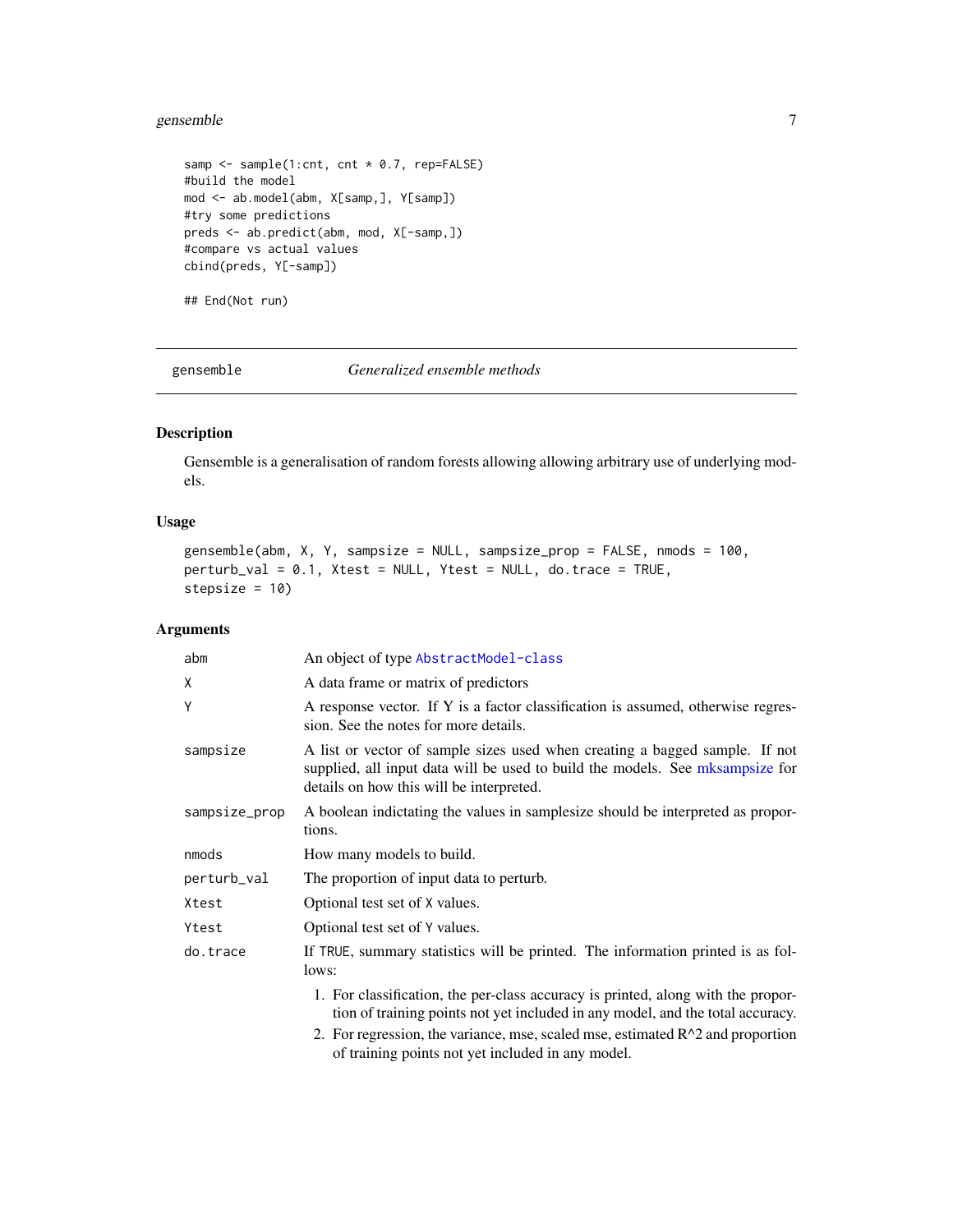<span id="page-7-0"></span>

| stepsize | If do, trace is TRUE, specifies how often to print trace information. For example, |
|----------|------------------------------------------------------------------------------------|
|          | a value of 10 will print every 10 models. A value of 1 will print after every      |
|          | model.                                                                             |

#### Details

This is a general implmentation of bagging. It enables (in theory) any underling modelling/learning algorithm to be used, via the [AbstractModel-class](#page-4-1).

#### Value

An object of class [gensemble-class](#page-9-1) uncode [gensemble-class.](#page-9-1)

#### Wrapping the model function

The first argument to gensemble is an instance of an [AbstractModel-class](#page-4-1). You will need to wrap the model you wish to use in this class before using gensemble.

First off, you should probably make sure the model function works for the data you will pass to gensemble. For example let's say we are using ksvm from kernlab, on the iris data set. You might have something that looks like this:

```
library(kernlab)
X \leftarrow \text{iris}[1:4]Y \leftarrow \text{iris}[,5]
cnt <- nrow(iris)
samp \leq sample(1:cnt, cnt \neq 0.7)
mod <- ksvm(as.matrix(X[samp,]), Y[samp], type="C-svc", C=1, epsilon=0.1)
preds <- predict(mod, X[-samp,])
```
We can wrap this up in an instance of [AbstractModel-class](#page-4-1) as follows:

```
abm <- ab.create(model.call="ksvm", model.args=list(type="C-svc", C=1,
epsilon=0.1), xtrans=as.matrix)
```
We now pass the arguments we would pass to ksvm via the model. args argument to ab. create. It is simply list of the arguments and their values.

Note we define the X transform to be as.matrix, which means the X values passed to ksvm by AbstractModel will first be run through as.matrix.

We can check this is working as expected using [ab.model](#page-3-1) and [ab.predict](#page-3-2).

mod <- ab.model(abm, X[samp,], Y[samp]) preds <- ab.predict(abm, mod, X[-samp,])

Classification with gensemble requires a probability matrix to be returned by the underlying model. We will need to pass some extra arguments to ksvm to make sure this is present.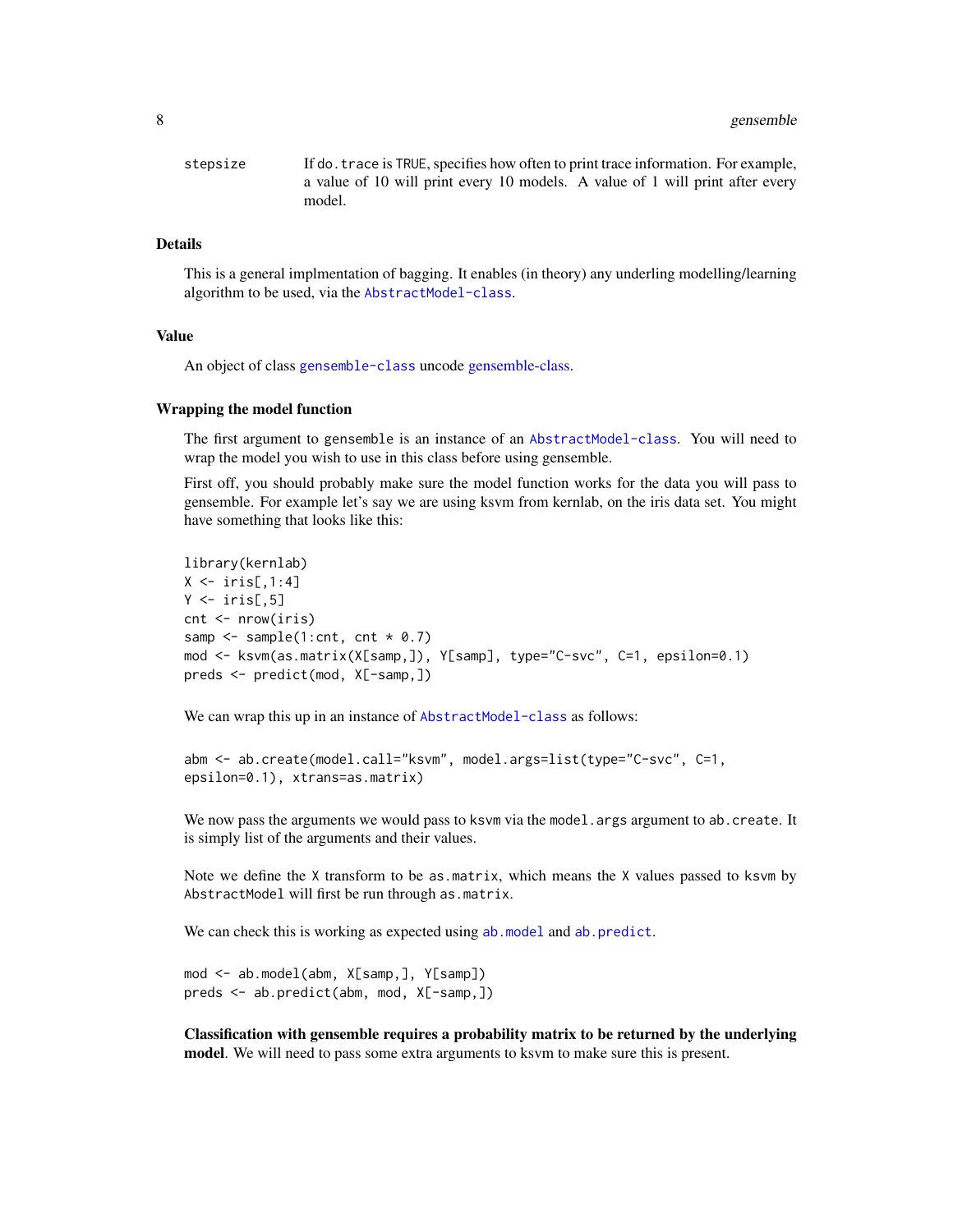#### <span id="page-8-0"></span>gensemble **9**

```
abm <- ab.create(model.call="ksvm", model.args=list(prob.model=TRUE,
type="C-svc", C=1, epsilon=0.1), predict.args=list(type="probabilities"),
xtrans=as.matrix)
```
We have added two extra things. First we pass prob.model=TRUE to the ksvm model function, telling it to generate probabilities. We also added predict.args to AbstractModel, so when the predict function for ksvm is called, it will be passed type="probabilities", telling it to return a matrix of class probabilities.

We now have an AbstractModel-class instance ready to use with gensemble. Please see the documentation for [AbstractModel-class](#page-4-1) for further examples and information.

# Note

This is still relatively experimental code. In particular I expect AbstractModel to not be abstract enough at some point in the near future, and fail to be able to model normal usage. We welcome bug reports or any other feedback.

#### Author(s)

Peter Werner and Eugene Dubossarsky <gensemble.r@gmail.com>

# References

[http://www.stat.berkeley.edu/~breiman/RandomForests/cc\\_home.htm](http://www.stat.berkeley.edu/~breiman/RandomForests/cc_home.htm)

#### See Also

[mksampsize](#page-10-1), [AbstractModel-class](#page-4-1), [predict.gensemble](#page-11-1)

#### Examples

```
## Not run:
#classification with kernlab
library(kernlab)
#make our abstract model object
abm <- ab.create(model.call="ksvm", model.args=list(prob.model=TRUE,
type="C-svc", C=1, epsilon=0.1), predict.args=list(type="probabilities"),
xtrans=as.matrix)
#the example data
X \leftarrow \{ \text{iris}[0, 1:4] \}Y \leftarrow \text{iris}[, 5]#create a training/test set
samp <- sample(1:nrow(iris), nrow(iris) * 0.8)
#train the model
gmod <- gensemble(abm, X[samp,], Y[samp], sampsize=0.8, sampsize_prop=TRUE)
#test it out
gpreds <- predict(gmod, X[-samp,])
#compare
cbind(apply(gpreds, 1, which.max), Y[-samp])
```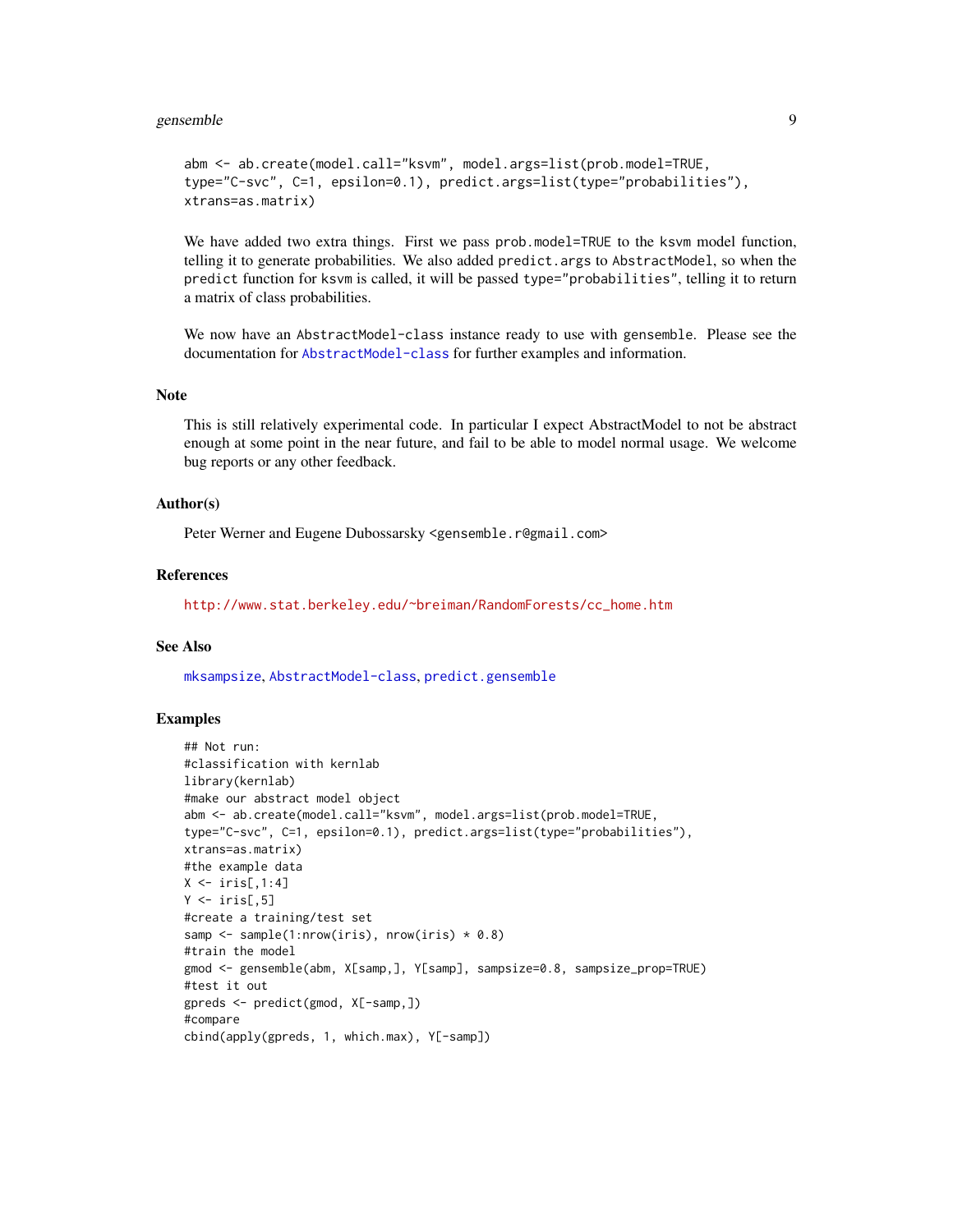```
#regression with rpart
library(rpart)
abm <- ab.create(model.call="rpart", model.args=list(control=rpart.control(minsplit=2)))
X \leftarrow \text{trees}[, 1:2]Y \leftarrow \text{trees}[, 3]#generate a training set
samp <- sample(1:nrow(trees), nrow(trees) * 0.8)
#build the model
gmod <- gensemble(abm, X[samp,], Y[samp])
#use it to predict with the test set
gpreds <- predict(gmod, X[-samp,])
#compare
cbind(gpreds, Y[-samp])
## End(Not run)
```
<span id="page-9-1"></span>gensemble-class *Class* "gensemble"

#### Description

The gensemble class is returned by a call to [gensemble](#page-6-1). It should be passed to [predict.gensemble](#page-11-1) for prediction.

Details on the slots are provided below, but in general it should be treated as an opaque data structure.

# Slots

abm: The AbstractModel-class object used to build the model dclass: logical TRUE when classification was performed nlev: For classification, a numeric indicating how many levels were detected ylevels: For classification, a vector containing the levels mods: The list of models built nmods: numeric indication the number of models built bagmat: A matrix containing which samples were used in which iteration of model building oobpred: The aggregated OOB predictions for all iterations oobpredmat: A matrix of per iteration OOB predictions accmat: A matrix tracking per iteraction accuracy test\_oobpred: The aggregated OOB predictions of the test set test\_oobpredmat: A matrix for the test set equivalent to oobpredmat test\_accmat: A matrix for the test set equivalent to accmat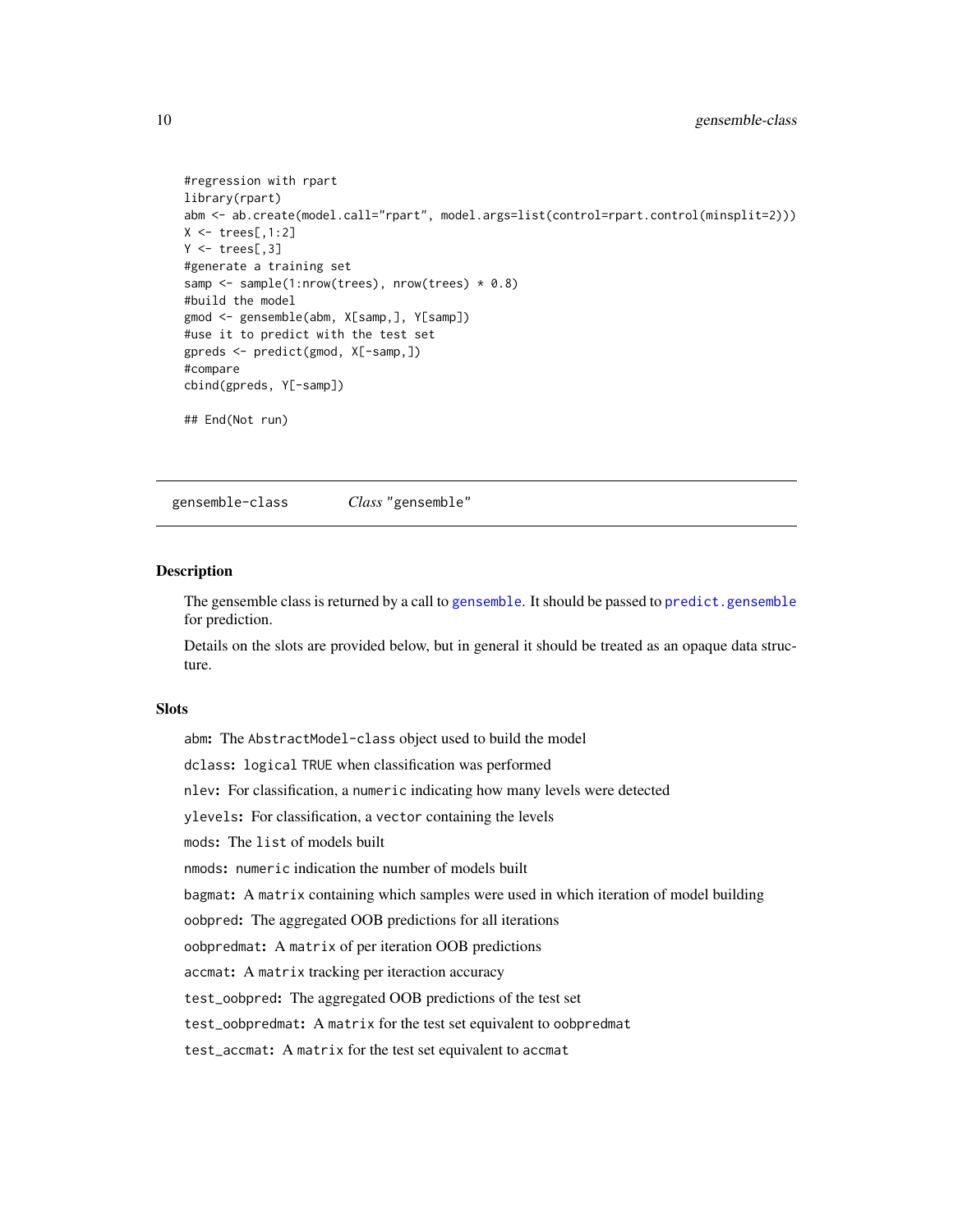# <span id="page-10-0"></span>mksampsize 11

# Note

The test\_\* items will only make sense if a test set was provided to the call to [gensemble](#page-6-1).

#### Author(s)

Peter Werner and Eugene Dubossarsky <gensemble.r@gmail.com>

#### See Also

[gensemble](#page-6-1), [predict.gensemble](#page-11-1)

<span id="page-10-1"></span>mksampsize *Generate sample size information for use with* [gensemble](#page-6-1)

# Description

This translates the sampsize argument to [gensemble](#page-6-1) to a form for use internally.

#### Usage

mksampsize(Y, sampsize = NULL, proportion = FALSE)

#### Arguments

|            | The response vector.                                                                                                          |
|------------|-------------------------------------------------------------------------------------------------------------------------------|
| sampsize   | The desired sample size(s). Can be NULL, a single value, a vector or a list. See<br>the details section for more information. |
| proportion | A logical indicating the values in sampsize represent proportions.                                                            |

#### Details

For regression, sampsize indicates how much of the underlying data should be used in the bagged model. It should either be NULL or a single value. If it is NULL, roughly 80

For classification, the internals of [gensemble](#page-6-1) require a list of each class and the size of the sample from each class. If sampsize is NULL, this list will be built using the levels present in Y, and roughly 80

#### Value

If Y is a factor, will return a list of each class and the number of data points to sample for that class. Otherwise it will return a single value.

# Author(s)

Peter Werner <gensemble.r@gmail.com>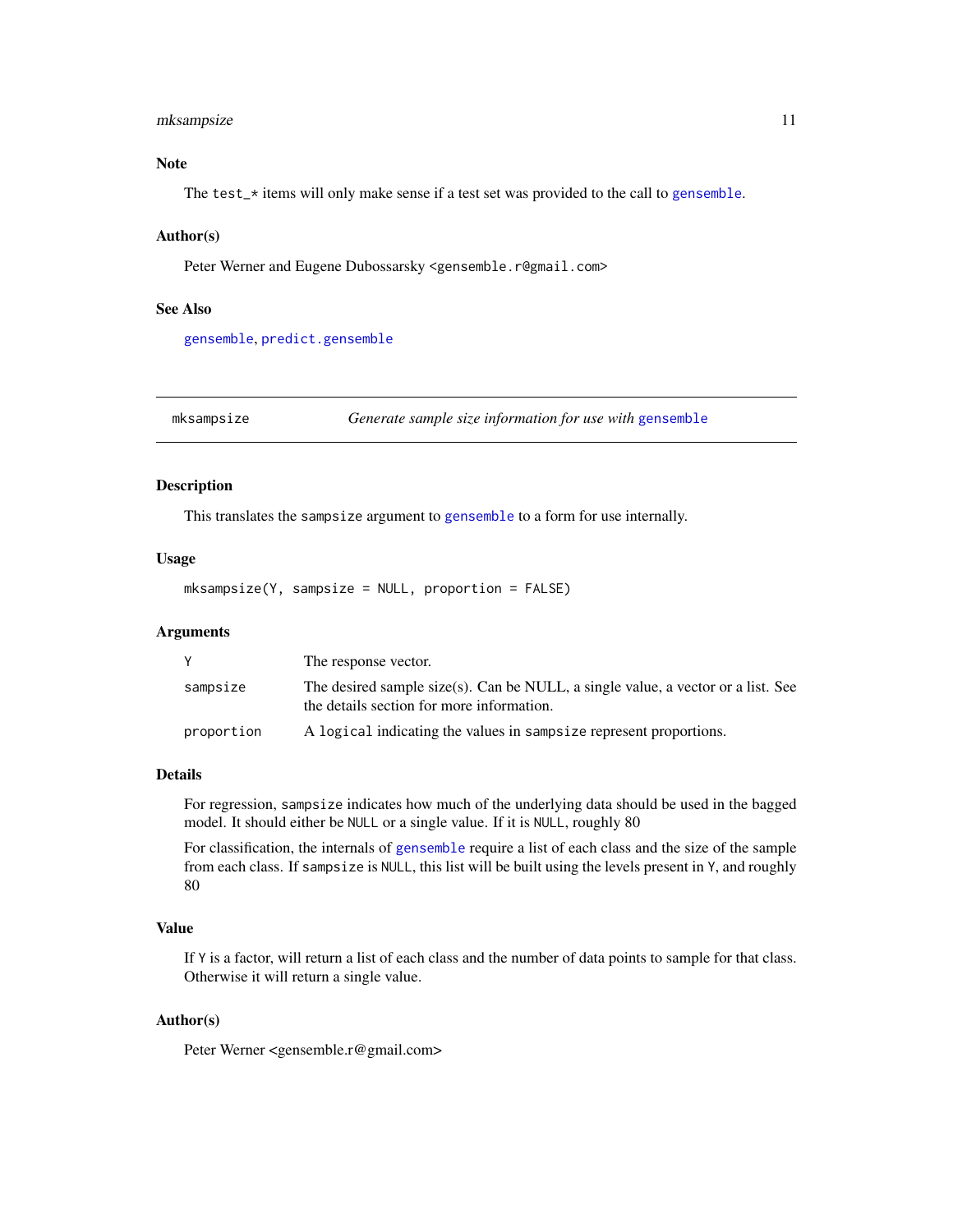# See Also

[gensemble](#page-6-1)

#### Examples

```
#regression
Y \leftarrow \text{trees}[, 3]#use roughly 80% for each training iteration
mksampsize(Y)
#the same thing using proportion
mksampsize(Y, 0.8, TRUE)
#classification
Y \leftarrow \text{iris}[.5]
#use rougly 80% of each class
mksampsize(Y)
#specifiy the size of each class in absolute terms
mksampsize(Y, list(setosa=20, versicolor=30, virginica=40))
#use about 70% of each class
mksampsize(Y, 0.7, proportion=TRUE)
#specifiy the proportion for each class
mksampsize(Y, c(0.5, 0.6, 0.7), proportion=TRUE)
```
<span id="page-11-1"></span>predict.gensemble *predict method for generalized ensemble methods.*

# Description

Prediction of data using a model built with [gensemble](#page-6-1)

# Usage

```
## S3 method for class 'gensemble'
predict(object, X, type = c("prob", "class"), method = c("prob", "vote"), return.all = F, ...)
```
#### Arguments

| object     | An instance of gensemble-class.                                                                                                                                                                                           |
|------------|---------------------------------------------------------------------------------------------------------------------------------------------------------------------------------------------------------------------------|
| X.         | The input predictors.                                                                                                                                                                                                     |
| type       | For classification, either probabilities or the class name can be returned.                                                                                                                                               |
| method     | For classification, if method is prob, the assigned class will be the highest prob-<br>ability. If method is vote, the assigned class will be the class with the highest<br>number of votes across all underlying models. |
| return.all | For regression, if TRUE, a matrix with the output of each underlying model will<br>be returned in addition to a the output vector.                                                                                        |
| $\ddots$   | Present for compatibility. You could put stuff here but it won't be used.                                                                                                                                                 |

<span id="page-11-0"></span>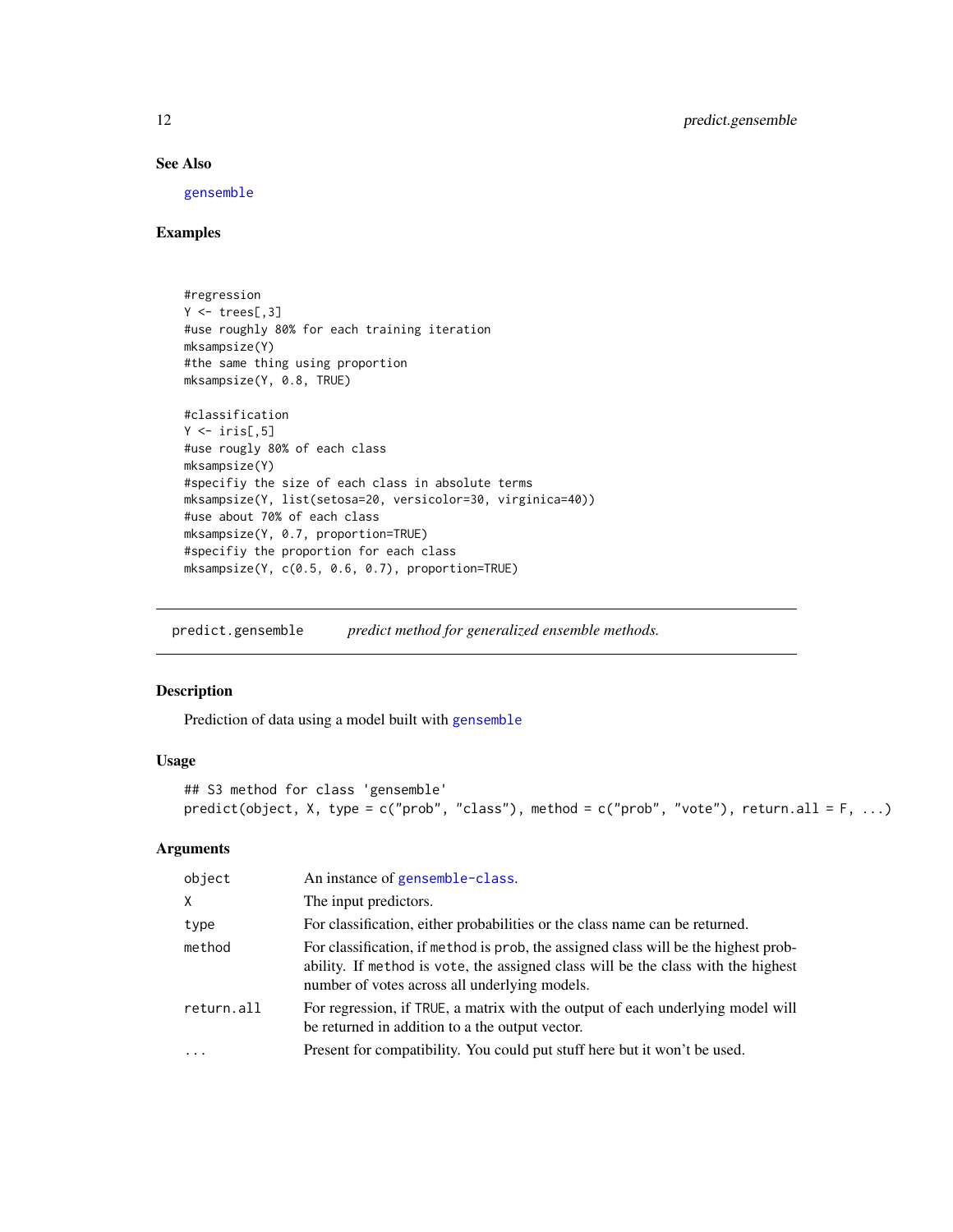# <span id="page-12-0"></span>predict.gensemble 13

# Details

Please see [gensemble](#page-6-1) for examples.

#### Value

The return value will vary depending on classification or regression, and if return.all was FALSE (default) or TRUE.

For classification, the return value will be a matrix of probabilities where each row corresponds to the input X and the columns are the classes and the probabilites aggregated from the underlying models.

For regression, the return value will be a vector of the predictor values. If return.all is TRUE, the return value will be a list. The first item is the vector of predicted values, and the second is a matrix where each row corresponds to the input X and each column is the predicted value generated from each model. For example an input X with 150 rows, using a gensemble with 100 underlying models would return a 150 row x 100 column matrix.

#### Author(s)

Peter Werner and Eugene Dubossarsky <gensemble.r@gmail.com>

#### See Also

[gensemble](#page-6-1), [gensemble-class](#page-9-1).